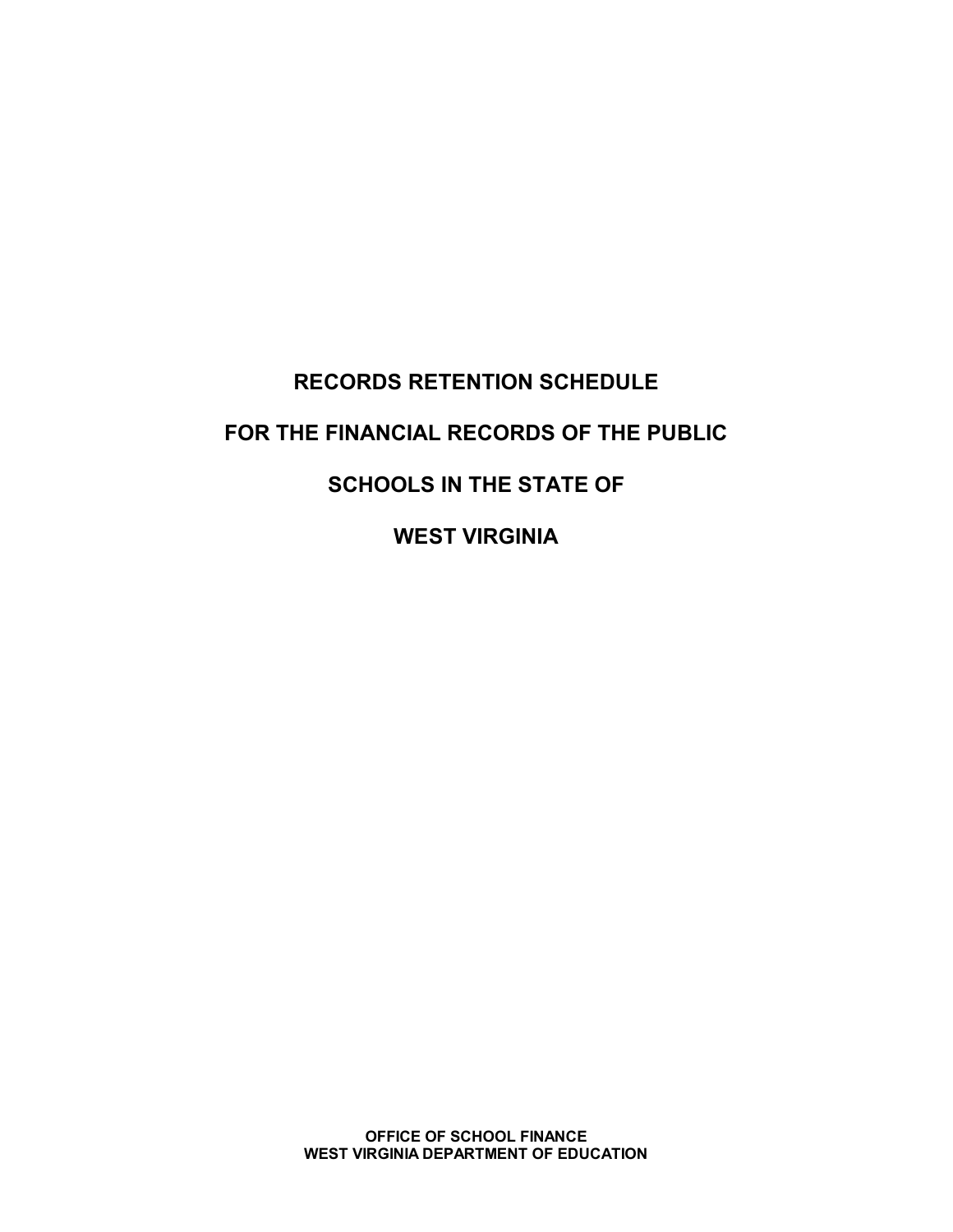# **FOREWORD**

One of the many questions that face chief school business officials is how long to retain official business records. This is especially true in today of climate where a large volume of financial, personnel, and legal records are created everyday during normal operations that could have significant financial implications in future years. The tendency has been to retain these records for an interminable number of years, just to be safe.

This, of course, resolves the concern of disposing of records prematurely, but creates several other related problems, such as the effort expended in maintaining a large storage space, the additional time needed to locate essential documents among all of the clutter, the added fire hazards associated with retaining a large volume of paper files, and the additional utility and building maintenance costs.

This records retention schedule was developed to provide guidance as to the minimum period of time that financial, personnel and various other business records maintained by the county boards of education, regional education service agencies, multi-county vocational centers and individual schools in the State of West Virginia must be retained.

The schedule was developed by the West Virginia Department of Education, Office of School Finance, in cooperation with the Accounting Procedures Committee. A great deal of effort was expended in developing this schedule, for which they are to be commended.

I am confident that you will find this document very useful in determining how long records should be retained. If you have any questions, please do not hesitate to contact the Office of School Finance.

> David Stewart State Superintendent of Schools

January 16, 2003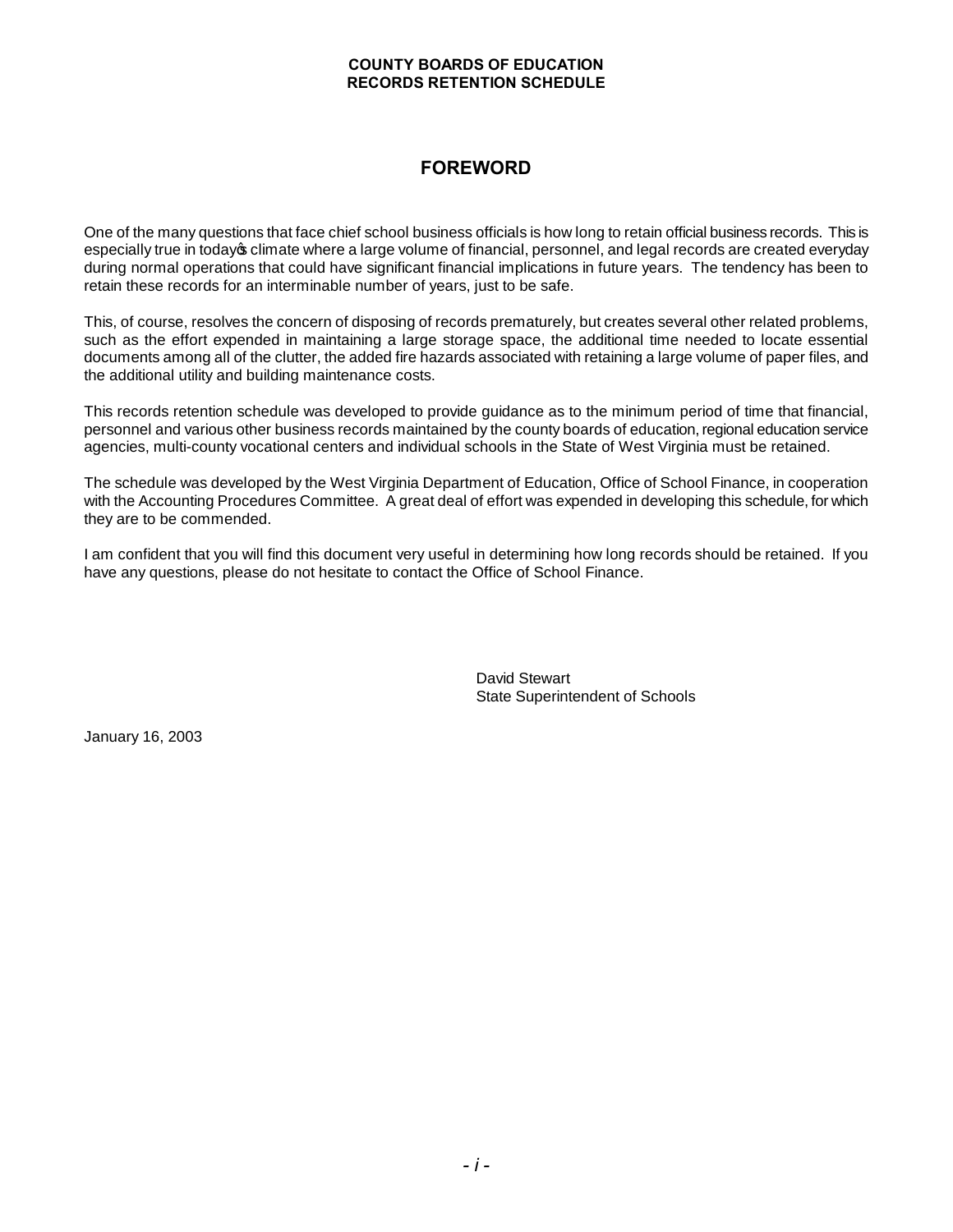# **TABLE OF CONTENTS**

|    |                                                                                                            | Page Number    |
|----|------------------------------------------------------------------------------------------------------------|----------------|
| -- | Introduction                                                                                               | 1              |
| А. | <b>Accounting Records</b>                                                                                  | $\overline{2}$ |
| В. | <b>Purchasing Records</b>                                                                                  | 3              |
| C. | Payroll Records                                                                                            | 4              |
| D. | <b>Personnel Records</b>                                                                                   | 5              |
| Ε. | Legal Documents                                                                                            | 6              |
| F. | <b>Election Records</b>                                                                                    | 7              |
| G. | <b>Bond Records</b>                                                                                        | 8              |
| Η. | <b>Budget Records</b>                                                                                      | 8              |
| I. | Transportation                                                                                             | 9              |
| J. | <b>State and Federal Grants</b>                                                                            | 9              |
| Κ. | General Correspondence                                                                                     | 10             |
| L. | School Financial, Faculty Senate, Student Activity,<br>Athletics, Concessions, and Child Nutrition Records | 11             |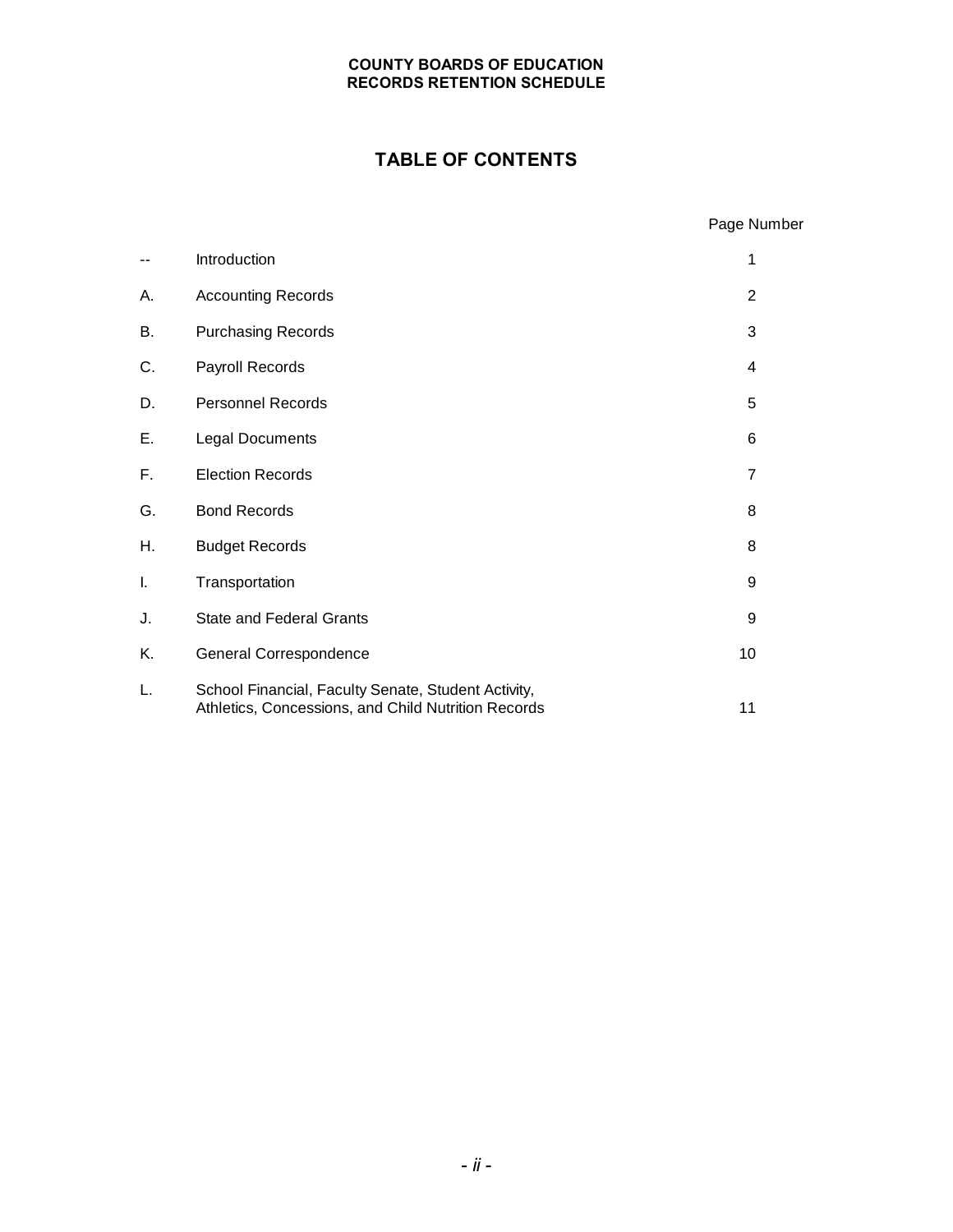#### **INTRODUCTION**

This *Records Retention Schedule for the Financial Records of the Public Schools in the State of West Virginia* provides guidance as to the minimum period of time that financial, personnel and various other business records maintained by the county boards of education, regional education service agencies, multi-county vocational centers and individual schools in the State of West Virginia must be retained. Student records are not included.

This schedule authorizes, but does not require, the disposal of records after the expiration of the applicable retention period specified in this publication. A local education agency (LEA) may choose to retain records beyond the periods listed herein, or special circumstances may require such retention, therefore, nothing prevents an LEA from retaining records for longer periods.

To make it easier to use as a reference source, the schedule is divided into the following functional areas: accounting; purchasing; payroll; personnel; legal; election; bond; budget; transportation; state and federal grants; and general correspondence. The document contains an extensive list of records in an attempt to provide specific guidance on the multitude of financial records maintained by the various LEAs in the State. The schedule is also divided into two columns to show the retention period of records that reside on the West Virginia Education Information System (WVEIS) and those that are not maintained on the system.

Although the schedule includes an extensive listing of various business records that are required to be maintained, it should not be viewed as being all-inclusive. LEAs may be required to maintain other business records by State or federal statutes or regulations that are not listed. Guidance should be sought from legal counsel or the Office of School Finance regarding any records not listed. Any business records or work schedules that are not required to be created or maintained by any state or federal statute or regulation or are prepared for internal use only may be destroyed at the option of the LEA.

This records retention schedule addresses the issue of how long records are to be maintained. Other than listing the records that are maintained on the West Virginia Education Information System, no attempt has been made to identify how the records are to be maintained, i.e. original records, photocopies, microfilm, computer disc (CD) or other electronic means.

The schedule was developed by the West Virginia Department of Education, Office of School Finance, in cooperation with the Accounting Procedures Committee in response to several requests for guidance on required retention periods for various records. It supersedes the abbreviated records retention listing that is included as an appendix in the *Handbook of School Finance in West Virginia*.

If there are any questions, concerns, or suggestions, regarding the retention or disposal of any records, please do not hesitate to contact the West Virginia Department of Education, Office of School Finance, Building 6, Room 215, 1900 Kanawha Boulevard East, Charleston, West Virginia 25305, Telephone (304) 558-6300. Copies of this publication may be obtained at this address or from the Department web-site at **http://wvde.state.wv.us/finance/manuals**.

Dated: January 16, 2003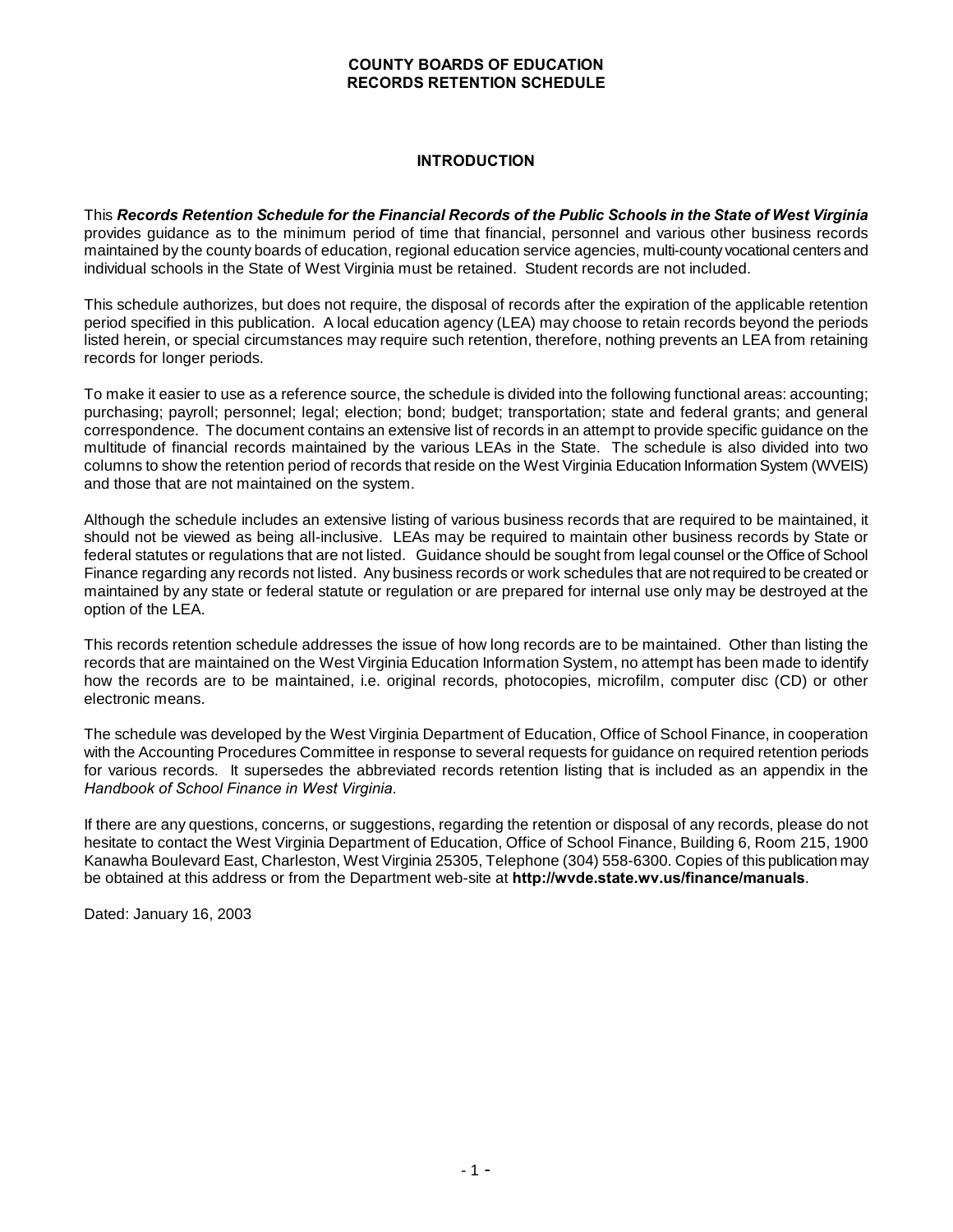| <b>DESCRIPTION</b> |    | <b>RETENTION PERIOD</b> |                                                                      |                       |               |
|--------------------|----|-------------------------|----------------------------------------------------------------------|-----------------------|---------------|
|                    |    |                         |                                                                      | <b>LEA</b>            | <b>WVEIS</b>  |
| A)                 |    |                         | <b>ACCOUNTING RECORDS:</b>                                           |                       |               |
|                    | 1) |                         | <b>Cash Collection Records:</b>                                      |                       |               |
|                    |    | a)                      | Cash collection records                                              | Audit $+3$ yrs        | <b>NA</b>     |
|                    |    | b)                      | Receipt books                                                        | Audit $+3$ yrs        | <b>NA</b>     |
|                    | 2) |                         | <b>Bank Records:</b>                                                 |                       |               |
|                    |    | a)                      | Bank deposit slips                                                   | Audit + 3 yrs         | <b>NA</b>     |
|                    |    | b)                      | Bank statements and reconciliations                                  | Audit $+3$ yrs        | <b>NA</b>     |
|                    |    | c)                      | Canceled checks                                                      | Audit $+3$ yrs        | <b>NA</b>     |
|                    | 3) |                         | <b>Financial Records:</b>                                            |                       |               |
|                    |    | a)                      | Annual financial reports and supporting<br>schedules (WVDE 11-10-10) | Audit $+3$ yrs        | <b>NA</b>     |
|                    |    | b)                      | Monthly and annual financial reports from schools                    | Audit $+3$ yrs        | <b>NA</b>     |
|                    |    | c)                      | Audit reports (LEA and schools)                                      | Permanent             | <b>NA</b>     |
|                    |    | d)                      | Chart of accounts                                                    | Audit $+3$ yrs        | 5 yrs on-line |
|                    |    | e)                      | Check registers                                                      | Audit $+3$ yrs        | 5 yrs on-line |
|                    |    | f)                      | General ledger                                                       | Audit $+3$ yrs        | 5 yrs on-line |
|                    |    | g)                      | Journal entries                                                      | Audit $+3$ yrs        | 5 yrs on-line |
|                    |    | h)                      | Revenue and expense journals                                         | Audit $+3$ yrs        | 5 yrs on-line |
|                    |    | i)                      | Revenue and expense summaries                                        | Audit $+3$ yrs        |               |
|                    | 4) |                         | <b>Fixed Asset Records:</b>                                          |                       |               |
|                    |    | a)                      | Appraisal records                                                    | Current until revised | <b>NA</b>     |
|                    |    | b)                      | Disposal records                                                     | Audit $+3$ yrs        | <b>NA</b>     |
|                    |    | c)                      | Inventory of fixed assets . current file                             | Current               | 5 yrs on-line |
|                    |    | d)                      | Inventory of fixed assets . printed reports                          | Audit $+3$ yrs        | <b>NA</b>     |
|                    |    | e)                      | Reports of lost, damaged or stolen property                          | Audit $+3$ yrs        | <b>NA</b>     |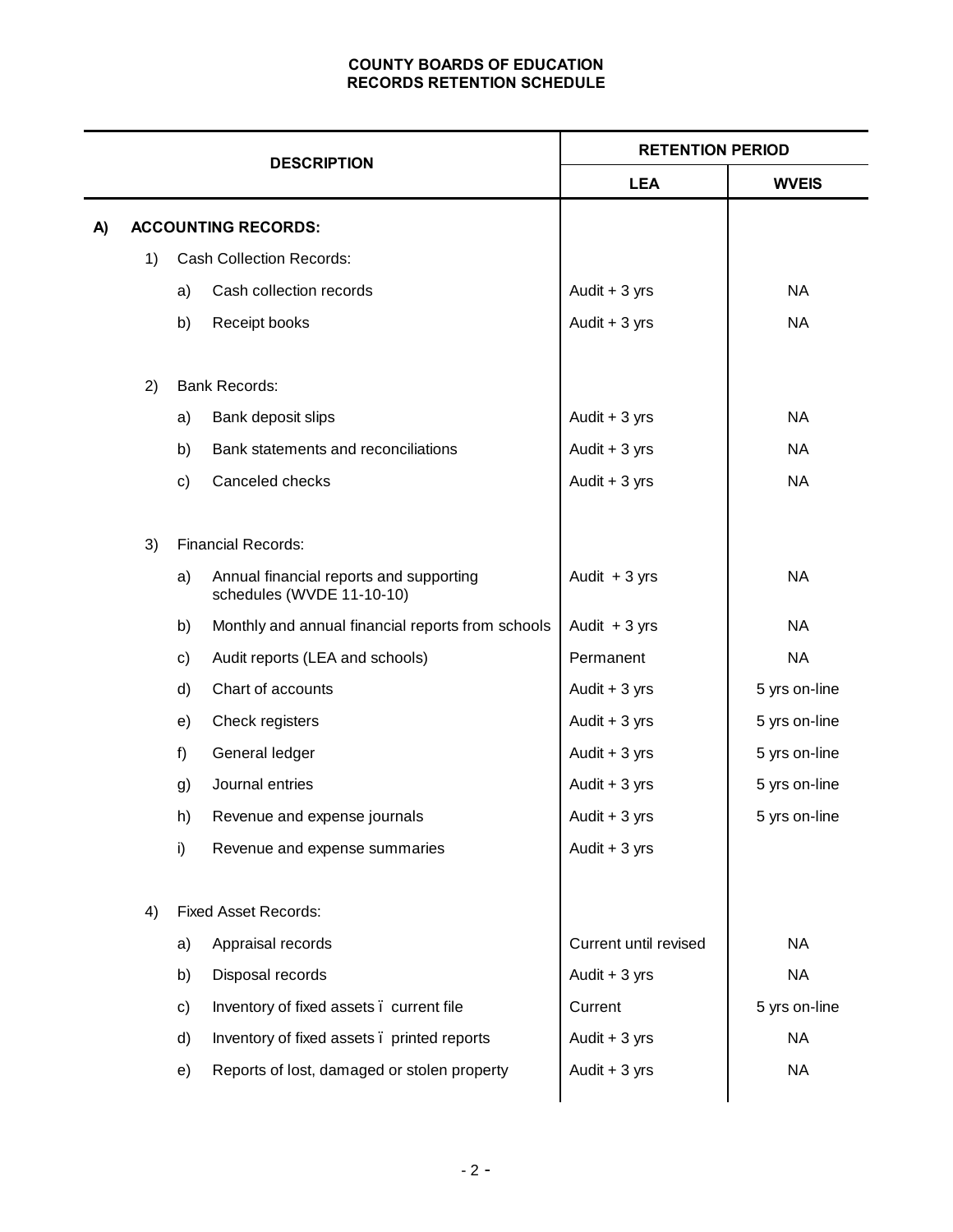|    |    |    | <b>RETENTION PERIOD</b>                                                                     |                                                           |               |
|----|----|----|---------------------------------------------------------------------------------------------|-----------------------------------------------------------|---------------|
|    |    |    | <b>DESCRIPTION</b>                                                                          | <b>LEA</b>                                                | <b>WVEIS</b>  |
|    | 5) |    | Investment and Deposit Records:                                                             |                                                           |               |
|    |    | a) | Electronic transfer confirmations                                                           | Audit                                                     | <b>NA</b>     |
|    |    | b) | Letters of transmittal                                                                      | Audit                                                     | <b>NA</b>     |
|    |    | c) | Log of investments                                                                          | Audit                                                     | <b>NA</b>     |
|    |    | d) | List of pledged securities                                                                  | Latter of audit or<br>expiration of pledged<br>securities | <b>NA</b>     |
|    | 6) |    | Tax Records:                                                                                |                                                           |               |
|    |    | a) | Monthly transmittal reports from sheriff                                                    | Audit $+3$ yrs                                            | <b>NA</b>     |
|    |    | b) | Sheriff=s settlement                                                                        | Audit $+3$ yrs                                            | <b>NA</b>     |
|    |    |    |                                                                                             |                                                           |               |
| B) |    |    | <b>PURCHASING RECORDS:</b>                                                                  |                                                           |               |
|    | 1) |    | Bid documents:                                                                              |                                                           |               |
|    |    | a) | <b>Bid advertisements</b>                                                                   | Current + 3 yrs                                           | <b>NA</b>     |
|    |    | b) | <b>Bid awards</b>                                                                           | Current + 3 yrs                                           | <b>NA</b>     |
|    |    | c) | <b>Bid specifications</b>                                                                   | Current + 3 yrs                                           | <b>NA</b>     |
|    |    | d) | <b>Bidder lists</b>                                                                         | Current + 3 yrs                                           | <b>NA</b>     |
|    |    | e) | Request for information (RFI), Request for<br>proposals (RFP), Request for Quotations (RFQ) | Current + 3 yrs                                           | <b>NA</b>     |
|    |    | f) | Performance, payment, litigation, and<br>maintenance bonds on construction contracts        | Completion of project<br>$+6$ yrs                         | <b>NA</b>     |
|    |    | g) | Schedule of prevailing wages on construction<br>contracts                                   | Completion of project<br>$+3$ yrs                         | <b>NA</b>     |
|    | 2) |    | Purchase documents:                                                                         |                                                           |               |
|    |    | a) | Purchase requisitions                                                                       | Current + 3 yrs                                           | 5 yrs on-line |
|    |    | b) | Purchase orders                                                                             | Current + 3 yrs                                           | 5 yrs on-line |
|    |    | c) | Invoices                                                                                    | Current + 3 yrs                                           | <b>NA</b>     |
|    |    | d) | Receiving reports                                                                           | Current + 3 yrs                                           | <b>NA</b>     |
|    |    |    |                                                                                             |                                                           |               |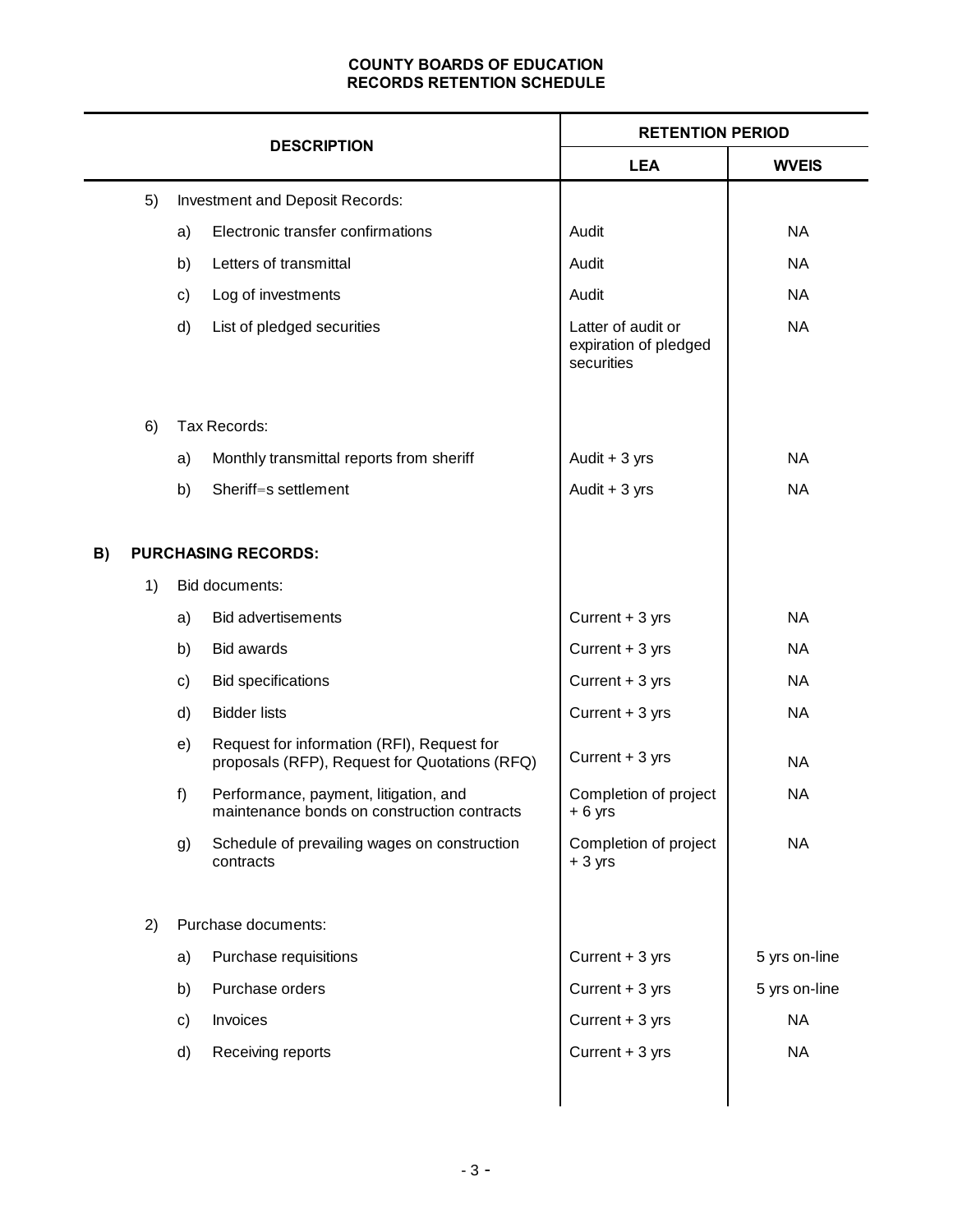|    |                    | <b>RETENTION PERIOD</b> |                                                                                                                                                             |                |               |
|----|--------------------|-------------------------|-------------------------------------------------------------------------------------------------------------------------------------------------------------|----------------|---------------|
|    | <b>DESCRIPTION</b> |                         |                                                                                                                                                             | <b>LEA</b>     | <b>WVEIS</b>  |
| C) |                    |                         | <b>PAYROLL RECORDS:</b>                                                                                                                                     |                |               |
|    | 1)                 |                         | Payroll Records:                                                                                                                                            |                |               |
|    |                    | a)                      | Annual employee paid to date compensation<br>reports . Fiscal year basis                                                                                    | 50 yrs         | <b>NA</b>     |
|    |                    | b)                      | Annual employee paid to date compensation<br>reports . Calendar year basis                                                                                  | At least 4 yrs | <b>NA</b>     |
|    |                    | C)                      | Canceled payroll checks                                                                                                                                     | At least 4 yrs | <b>NA</b>     |
|    |                    | d)                      | Voluntary deduction authorizations                                                                                                                          | At least 4 yrs | <b>NA</b>     |
|    |                    | e)                      | Reports showing names, addresses, social<br>security numbers, and job classifications of<br>employees                                                       | At least 4 yrs | <b>NA</b>     |
|    |                    | f)                      | Amounts and dates or wage, annuity and pension<br>payments paid Name Fair market value of in-kind<br>benefits                                               | At least 4 yrs | <b>NA</b>     |
|    |                    | g)                      | Fair market value of in-kind services                                                                                                                       | At least 4 yrs | <b>NA</b>     |
|    |                    | h)                      | State and county salary schedules                                                                                                                           | At least 4 yrs | <b>NA</b>     |
|    |                    | i)                      | Salary calculation work schedules                                                                                                                           | At least 4 yrs | <b>NA</b>     |
|    |                    | j)                      | Principal increment schedules                                                                                                                               | 25 yrs         | <b>NA</b>     |
|    | 2)                 |                         | <b>Retirement Reports:</b>                                                                                                                                  |                |               |
|    |                    | a)                      | Annual earnings records                                                                                                                                     | 50 yrs         | 5 yrs on-line |
|    |                    | b)                      | Correspondence with Consolidated Retirement<br>Board, individual correspondence, general<br>records, refund applications, verification of wages,<br>reports | At least 4 yrs | <b>NA</b>     |
|    |                    | c)                      | Monthly and annual reports to the Consolidated<br>Retirement Board (Electronic submissions)                                                                 | At least 4 yrs | 5 yrs on-line |
|    |                    | d)                      | Summary reports to the Consolidated Retirement<br>Board (Paper)                                                                                             | At least 4 yrs | <b>NA</b>     |
|    | 3)                 |                         | IRS Forms and Social Security Reports:                                                                                                                      |                |               |
|    |                    | a)                      | Copies of IRS Form W-2                                                                                                                                      | At least 4 yrs | <b>NA</b>     |
|    |                    | b)                      | Copies of IRS Form W-3                                                                                                                                      | At least 4 yrs | <b>NA</b>     |
|    |                    | C)                      | Copies of IRS Form W-4 and W-4p                                                                                                                             | At least 4 yrs | <b>NA</b>     |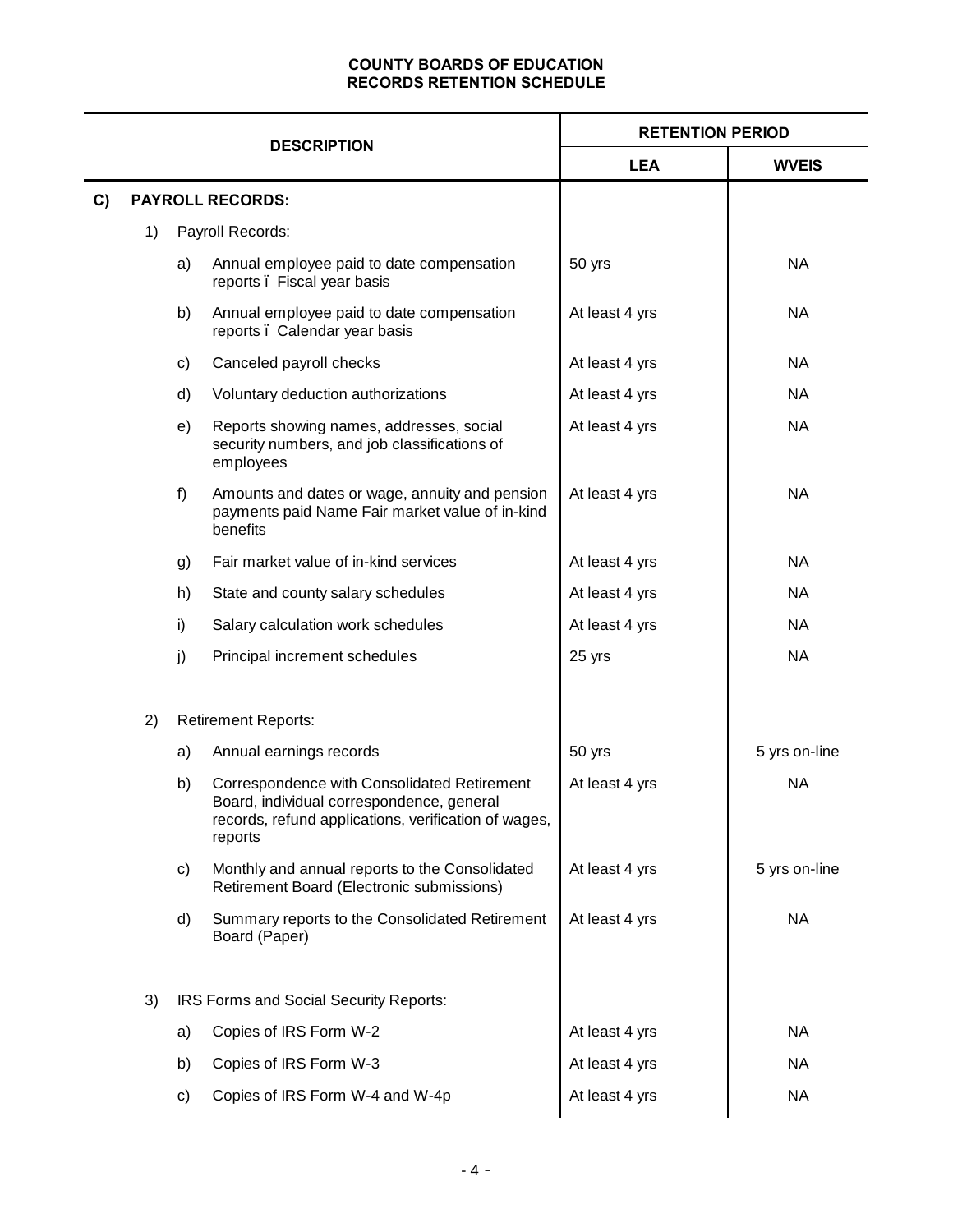|    |    |    |                                                                                                                                                                                                                                                                                                         | <b>RETENTION PERIOD</b>                           |               |
|----|----|----|---------------------------------------------------------------------------------------------------------------------------------------------------------------------------------------------------------------------------------------------------------------------------------------------------------|---------------------------------------------------|---------------|
|    |    |    | <b>DESCRIPTION</b>                                                                                                                                                                                                                                                                                      | <b>LEA</b>                                        | <b>WVEIS</b>  |
|    |    | d) | Copies of IRS Form 1099-MISC.                                                                                                                                                                                                                                                                           | At least 4 yrs                                    | <b>NA</b>     |
|    |    | e) | Copies of IRS Form 941, 941E, 942, & 943                                                                                                                                                                                                                                                                | At least 4 yrs                                    | <b>NA</b>     |
|    |    | f) | Copies of tax returns filed                                                                                                                                                                                                                                                                             | At least 4 yrs                                    | <b>NA</b>     |
|    |    | g) | Social security quarterly reports                                                                                                                                                                                                                                                                       | At least 4 yrs                                    | <b>NA</b>     |
|    |    | h) | Dates and amounts of tax deposits made                                                                                                                                                                                                                                                                  | At least 4 yrs                                    | <b>NA</b>     |
| D) |    |    | <b>PERSONNEL RECORDS:</b>                                                                                                                                                                                                                                                                               |                                                   |               |
|    | 1) |    | <b>Personnel Files:</b>                                                                                                                                                                                                                                                                                 |                                                   |               |
|    |    | a) | Application form (employed), employment<br>contract, personnel file (all contents to include,<br>but not limited to, employer administered aptitude<br>or other employment tests, result of physical<br>examinations, employment eligibility verification<br>form, and background investigation report) | 50 yrs                                            | <b>NA</b>     |
|    |    | b) | Advertise for hiring personnel and records<br>concerning any personnel decision.                                                                                                                                                                                                                        | 1 yr                                              | <b>NA</b>     |
|    |    | c) | Gender/ethnic makeup of staff by building (full<br>time, part time, new hires)                                                                                                                                                                                                                          | 3 yrs                                             | 5 yrs on-line |
|    | 2) |    | Worker=s Compensation Data:                                                                                                                                                                                                                                                                             |                                                   |               |
|    |    | a) | Accident reports                                                                                                                                                                                                                                                                                        | The latter of 7 yrs or<br>settlement + 4 yrs      | <b>NA</b>     |
|    |    | b) | Correspondence                                                                                                                                                                                                                                                                                          | The latter of 7 yrs or<br>settlement + 4 yrs      | <b>NA</b>     |
|    | 3) |    | Employment applications - no hires                                                                                                                                                                                                                                                                      | 1 yr unless renewed                               | <b>NA</b>     |
|    | 4) |    | Medical/Benefit Records:                                                                                                                                                                                                                                                                                |                                                   |               |
|    |    | a) | <b>Employee Benefit Plan Description</b>                                                                                                                                                                                                                                                                | The latter of 3 yrs or<br>plan expiration $+1$ yr | <b>NA</b>     |
|    |    | b) | <b>Plan Documents</b>                                                                                                                                                                                                                                                                                   | The latter of 3 yrs or<br>plan expiration $+1$ yr | <b>NA</b>     |
|    |    |    |                                                                                                                                                                                                                                                                                                         |                                                   |               |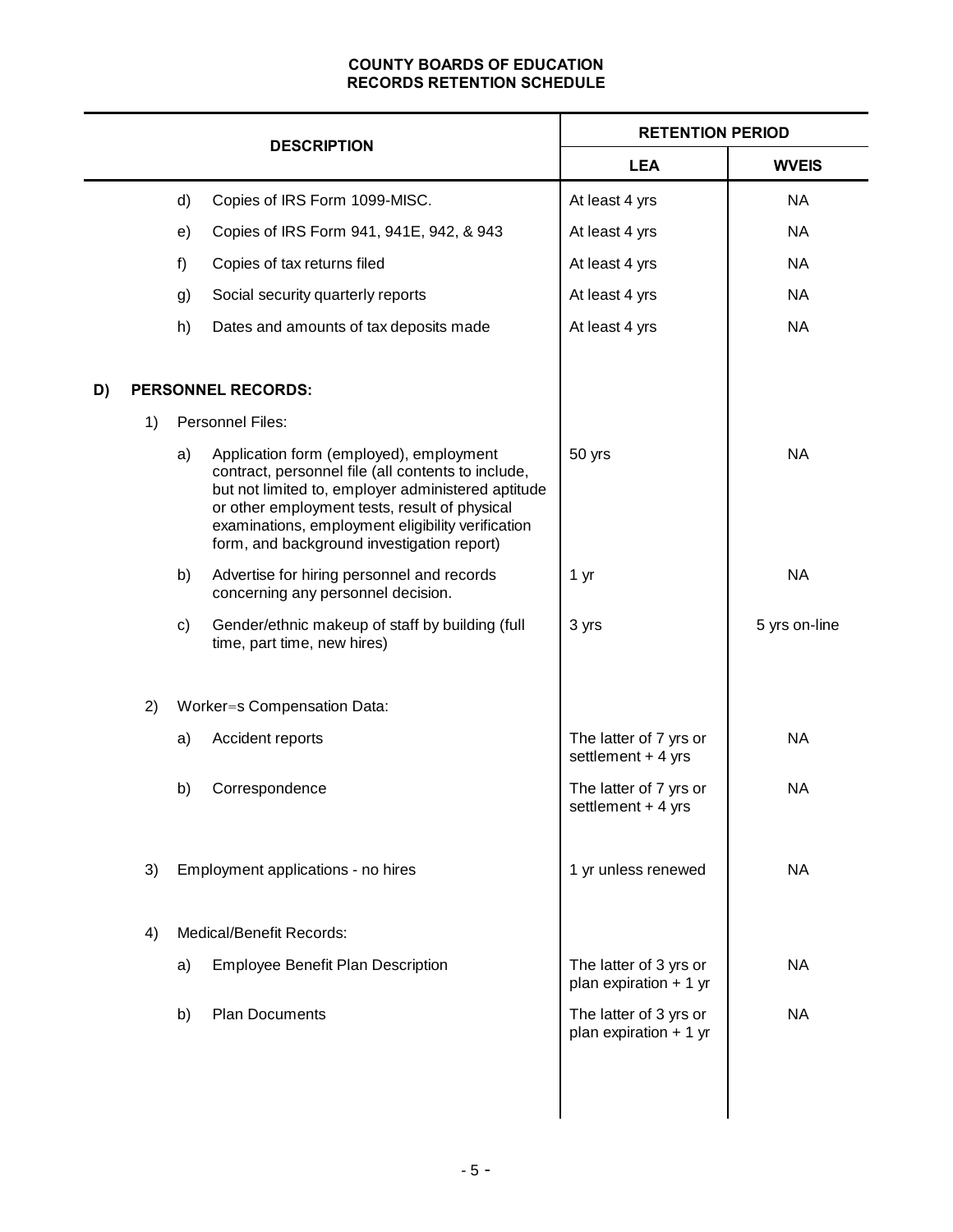|    |    |    |                                                                                                                                | <b>RETENTION PERIOD</b>                                                           |              |
|----|----|----|--------------------------------------------------------------------------------------------------------------------------------|-----------------------------------------------------------------------------------|--------------|
|    |    |    | <b>DESCRIPTION</b>                                                                                                             | <b>LEA</b>                                                                        | <b>WVEIS</b> |
|    |    | c) | Medical records, employee exposure reports and<br>worker & allegations, asbestos monitoring/<br>employee exposure measurements | Employment term +<br>30 yrs                                                       | <b>NA</b>    |
|    |    | d) | Claims for accommodation under the Americans<br>with Disabilities Act                                                          | Employment term +<br>3 yrs                                                        | <b>NA</b>    |
|    | 5) |    | <b>Unemployment Compensation Reports</b>                                                                                       | At least 4 yrs                                                                    | <b>NA</b>    |
| E) |    |    | <b>LEGAL DOCUMENTS:</b>                                                                                                        |                                                                                   |              |
|    | 1) |    | <b>Board Minutes</b>                                                                                                           | Permanent                                                                         | <b>NA</b>    |
|    | 2) |    | Deeds and property records                                                                                                     | Permanent                                                                         | <b>NA</b>    |
|    | 3) |    | Board policy book (until amended or suspended)                                                                                 | Permanent                                                                         | <b>NA</b>    |
|    | 4) |    | Blueprints, plans for construction                                                                                             | Permanent                                                                         | <b>NA</b>    |
|    | 5) |    | Amended or suspended policies                                                                                                  | <b>LEA</b> discretion                                                             | <b>NA</b>    |
|    | 6) |    | Insurance policies:                                                                                                            |                                                                                   |              |
|    |    | a) | Liability insurance policies                                                                                                   | 25 yrs                                                                            | <b>NA</b>    |
|    |    | b) | Property and flood insurance policies                                                                                          | Expiration + 2yrs                                                                 | <b>NA</b>    |
|    | 7) |    | Warranties, guarantees, and performance bonds from<br>contractors                                                              | Latter of term or<br>expiration of all<br>warranties and/or<br>guarantees + 6 yrs | <b>NA</b>    |
|    | 8) |    | Fidelity bonds on personnel                                                                                                    | 25 yrs                                                                            | <b>NA</b>    |
|    |    |    |                                                                                                                                |                                                                                   |              |
|    |    |    |                                                                                                                                |                                                                                   |              |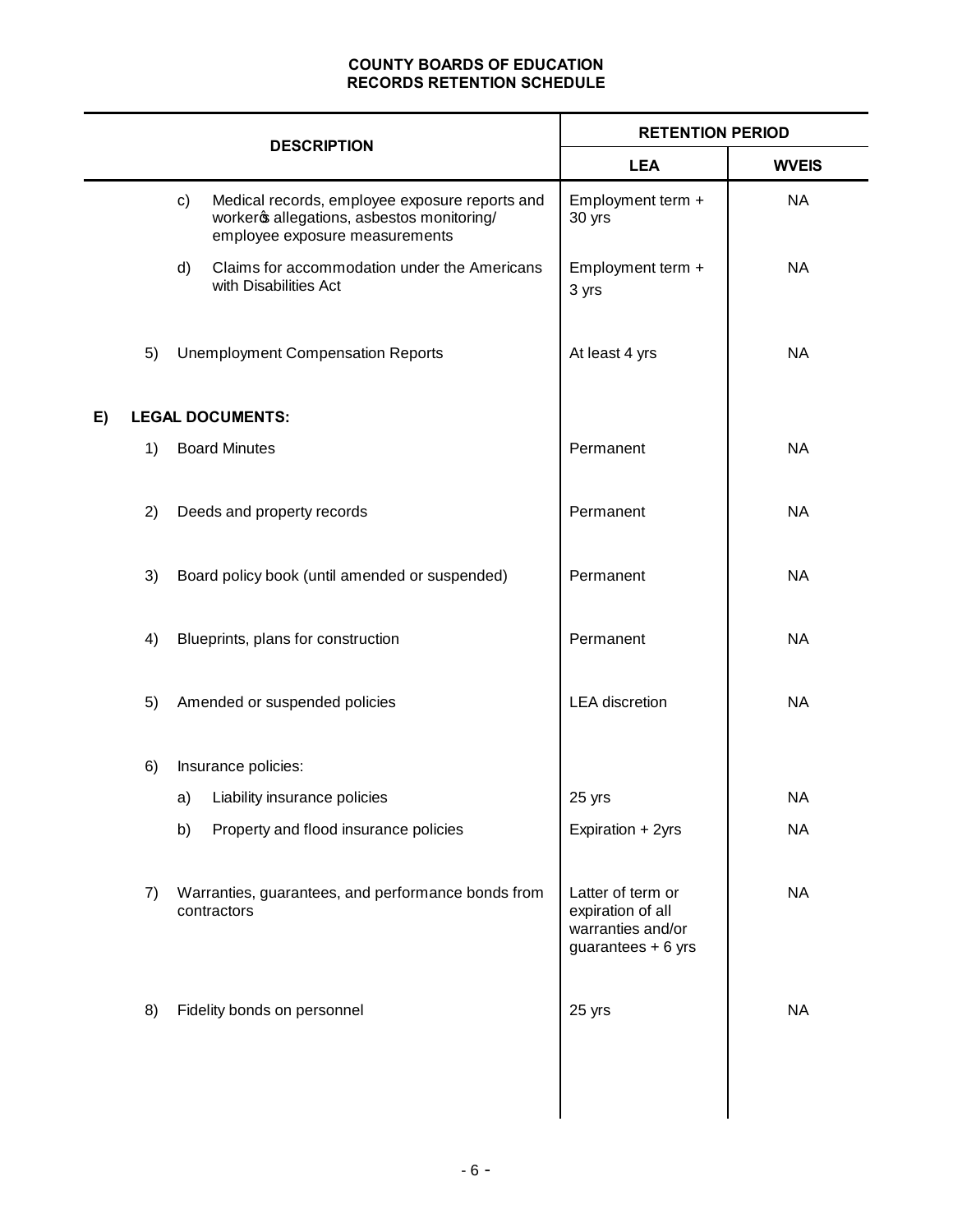| <b>DESCRIPTION</b> |     |                                                                                                                                                                                                      | <b>RETENTION PERIOD</b>                                                           |              |  |
|--------------------|-----|------------------------------------------------------------------------------------------------------------------------------------------------------------------------------------------------------|-----------------------------------------------------------------------------------|--------------|--|
|                    |     |                                                                                                                                                                                                      | <b>LEA</b>                                                                        | <b>WVEIS</b> |  |
|                    | 9)  | Contracts (except personnel)                                                                                                                                                                         | Latter of term or<br>expiration of all<br>warranties and/or<br>guarantees + 6 yrs | <b>NA</b>    |  |
|                    | 10) | Intergovernmental agreements                                                                                                                                                                         | Expiration + 6 yrs                                                                | <b>NA</b>    |  |
|                    | 11) | Land contracts and purchase agreements                                                                                                                                                               | Term $+6$ yrs                                                                     | <b>NA</b>    |  |
|                    | 12) | Construction records, contract documents, inspection<br>records                                                                                                                                      | Completion + 6 yrs                                                                | <b>NA</b>    |  |
| F)                 |     | <b>ELECTION DATA:</b>                                                                                                                                                                                |                                                                                   |              |  |
|                    | 1)  | Election proceedings issued by the Secretary of State                                                                                                                                                | Current only                                                                      | <b>NA</b>    |  |
|                    | 2)  | Excess levy calls                                                                                                                                                                                    | Expiration + 10 yrs                                                               | <b>NA</b>    |  |
|                    | 3)  | Bond levy calls                                                                                                                                                                                      | Expiration + 20 yrs                                                               | <b>NA</b>    |  |
|                    | 4)  | Copy of election results including board of Canvassers<br>Certification                                                                                                                              | Election + 10 yrs                                                                 | <b>NA</b>    |  |
|                    | 3)  | Counted ballots (if conducted by LEA)                                                                                                                                                                | 60 days                                                                           | <b>NA</b>    |  |
|                    | 4)  | Requests for absentee voter ballots, all absentee<br>materials and control sheets used to identify when<br>requests received and ballots mailed out and received<br>in return (if conducted by LEA). | 1 yr                                                                              | <b>NA</b>    |  |
|                    | 5)  | <b>Publication notices</b>                                                                                                                                                                           | Expiration of levy                                                                | <b>NA</b>    |  |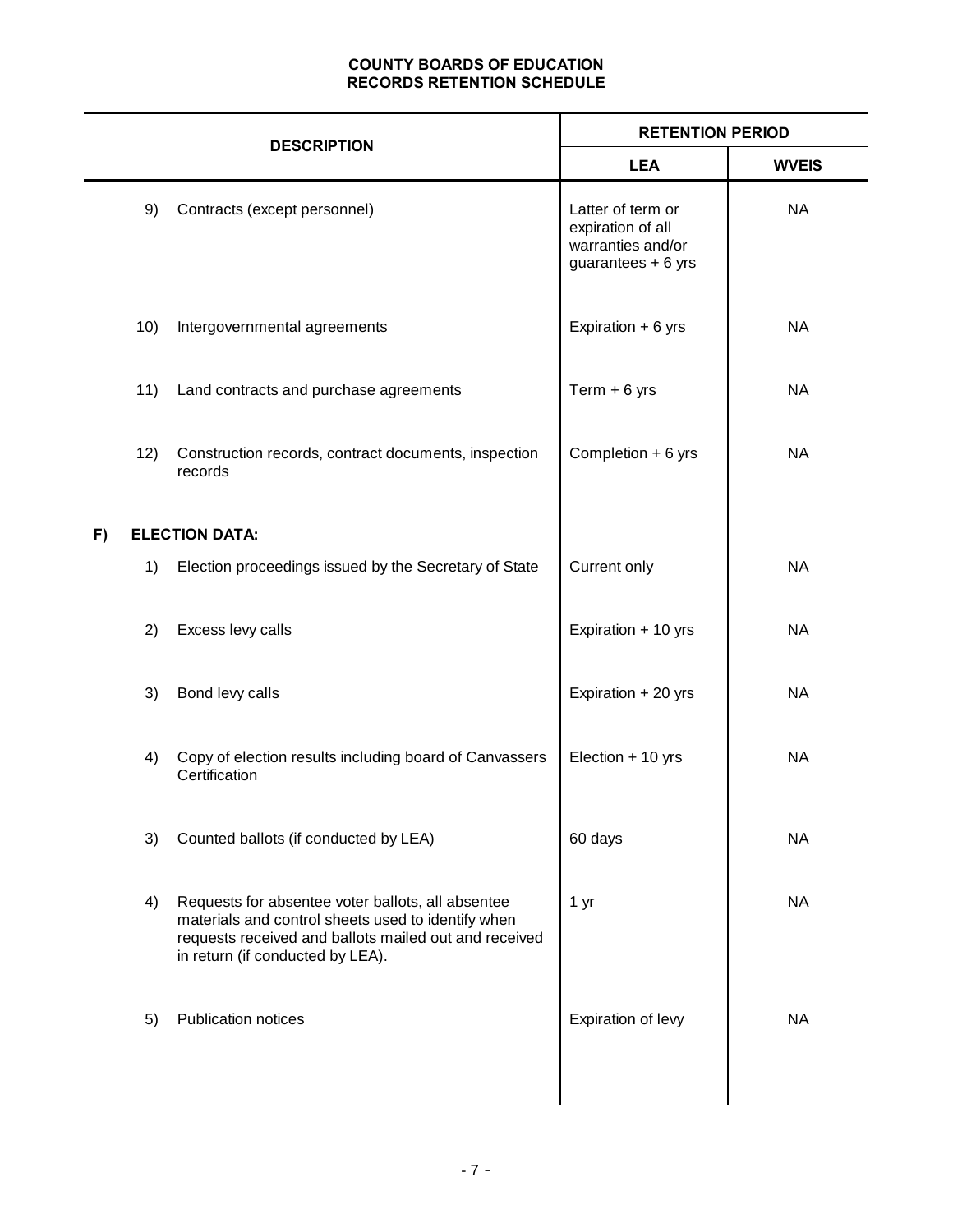|    | <b>DESCRIPTION</b> |                                                                     |                                                     | <b>RETENTION PERIOD</b> |               |
|----|--------------------|---------------------------------------------------------------------|-----------------------------------------------------|-------------------------|---------------|
|    |                    |                                                                     |                                                     | <b>LEA</b>              | <b>WVEIS</b>  |
| G) |                    |                                                                     | <b>BOND RECORDS:</b>                                |                         |               |
|    | 1)                 | All related bond issue records                                      |                                                     |                         |               |
|    |                    | a)                                                                  | Transcript of bond proceeding                       | Permanent               | <b>NA</b>     |
|    |                    | b)                                                                  | Other bond issue records                            | Term $+6$ yrs           | <b>NA</b>     |
|    | 2)                 |                                                                     | Bonds and coupons                                   | Term $+6$ yrs           | NA            |
|    |                    |                                                                     | Affidavit Confirming Final Payment                  | <b>Permanent Record</b> | <b>NA</b>     |
| H) |                    |                                                                     | <b>BUDGET RECORDS:</b>                              |                         |               |
|    | 1)                 |                                                                     | Budget preparation instructions, worksheets         | Audit $+3$ yrs          | <b>NA</b>     |
|    | 2)                 |                                                                     | Proposed budgets approved by State Board            | Audit $+3$ yrs          | 5 yrs on-line |
|    | 3)                 |                                                                     | Final budget reports                                | Audit $+3$ yrs          | 5 yrs on-line |
|    | 4)                 | page                                                                | Budget supplement and transfer requests - signature | Audit                   | <b>NA</b>     |
|    | 5)                 | Budget supplement and transfer requests - budget<br>journal entries |                                                     | Audit $+3$ yrs          | 5 yrs on-line |
|    | 4)                 |                                                                     | Tax Records:                                        |                         |               |
|    |                    | a)                                                                  | Bond levy computation schedules                     | Audit $+3$ yrs          | <b>NA</b>     |
|    |                    | b)                                                                  | Certificate of Assessed Valuation                   | 10 yrs                  | <b>NA</b>     |
|    |                    | c)                                                                  | Levy order and rate sheet                           | 10 yrs                  | <b>NA</b>     |
|    |                    | d)                                                                  | Municipal Bond Commission letter on bonds           | Audit $+3$ yrs          | <b>NA</b>     |
|    |                    |                                                                     |                                                     |                         |               |
|    |                    |                                                                     |                                                     |                         |               |
|    |                    |                                                                     |                                                     |                         |               |
|    |                    |                                                                     |                                                     |                         |               |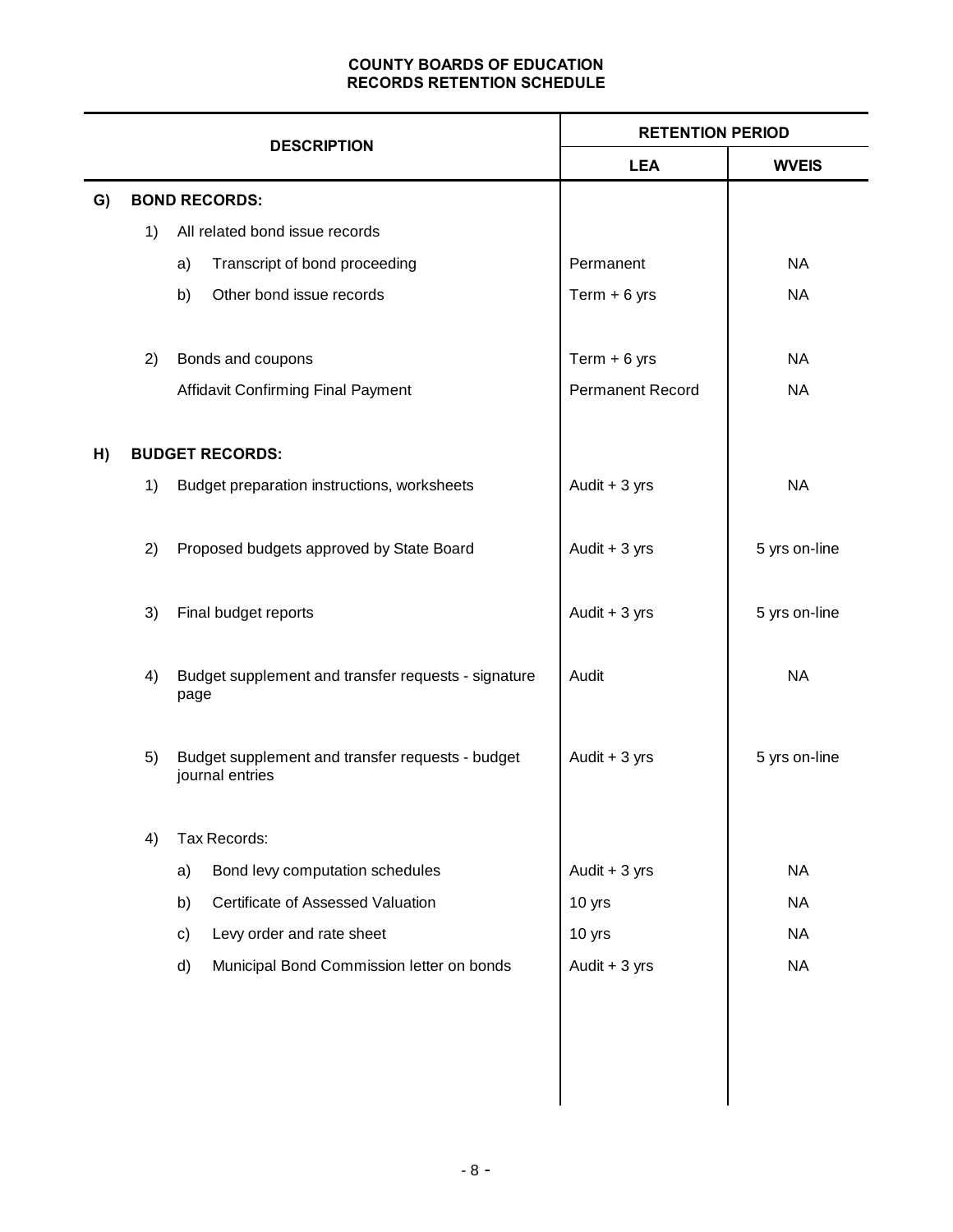|    | <b>DESCRIPTION</b> |    |                                                                                            | <b>RETENTION PERIOD</b>                                                              |               |  |
|----|--------------------|----|--------------------------------------------------------------------------------------------|--------------------------------------------------------------------------------------|---------------|--|
|    |                    |    |                                                                                            | <b>LEA</b>                                                                           | <b>WVEIS</b>  |  |
| I) |                    |    | <b>TRANSPORTATION:</b>                                                                     |                                                                                      |               |  |
|    | 1)                 |    | Accident reports                                                                           | Latter of 4 yrs after<br>accident or 2 yrs after<br>student reaches 18<br>yrs of age | <b>NA</b>     |  |
|    | 2)                 |    | Bus operator staff development records                                                     | 3 yrs                                                                                | <b>NA</b>     |  |
|    | 3)                 |    | Bus fleet inventory records. current file                                                  | Current                                                                              | 5 yrs on-line |  |
|    | 4)                 |    | Bus fleet inventory records. printed reports                                               | Audit $+3$ yrs                                                                       | <b>NA</b>     |  |
|    | 5)                 |    | Bus inspection reports                                                                     | 3 yrs                                                                                | <b>NA</b>     |  |
|    | 6)                 |    | Bus schedules, co-curricular and extra-curricular trip<br>logs and reports                 | 3 yrs                                                                                | <b>NA</b>     |  |
|    | 7)                 |    | Commercial driver ticense (CDL) records                                                    | Current                                                                              | <b>NA</b>     |  |
|    | 8)                 |    | Driver physical exam reports                                                               | 3 yrs                                                                                |               |  |
|    | 9)                 |    | Student transportation reports                                                             | 3 yrs                                                                                | <b>NA</b>     |  |
|    |                    |    |                                                                                            |                                                                                      |               |  |
| J) |                    |    | <b>STATE AND FEDERAL GRANTS:</b>                                                           |                                                                                      |               |  |
|    | 1)                 |    | Categorical State and Federal Aid Reports, including,<br>but not limited to:               |                                                                                      |               |  |
|    |                    | a) | Project applications, grant awards, (includes all<br>related documents and correspondence) | Audit $+3$ yrs                                                                       | <b>NA</b>     |  |
|    |                    | b) | Indirect cost rate proposals and supporting<br>records                                     | Audit $+3$ yrs                                                                       | <b>NA</b>     |  |
|    |                    | C) | Supporting records for claims for financial<br>assistance                                  | Audit $+3$ yrs                                                                       | ΝA            |  |
|    |                    | d) | Program monitoring reports                                                                 | Audit $+3$ yrs                                                                       | <b>NA</b>     |  |
|    | 2)                 |    | Child Nutrition Program records:                                                           |                                                                                      |               |  |
|    |                    | a) | Free/reduced applications, direct certification<br>documentation                           | Current + 3 yrs                                                                      | <b>NA</b>     |  |
|    |                    | b) | County master report (Claim for reimbursement)                                             | Current + 3 yrs                                                                      | <b>NA</b>     |  |
|    |                    | c) | Financial master report                                                                    | Current + 3 yrs                                                                      | <b>NA</b>     |  |
|    |                    | d) | Annual report                                                                              | Current + 3 yrs                                                                      | <b>NA</b>     |  |
|    |                    | e) | Verification summary report                                                                | Current + 3 yrs                                                                      | <b>NA</b>     |  |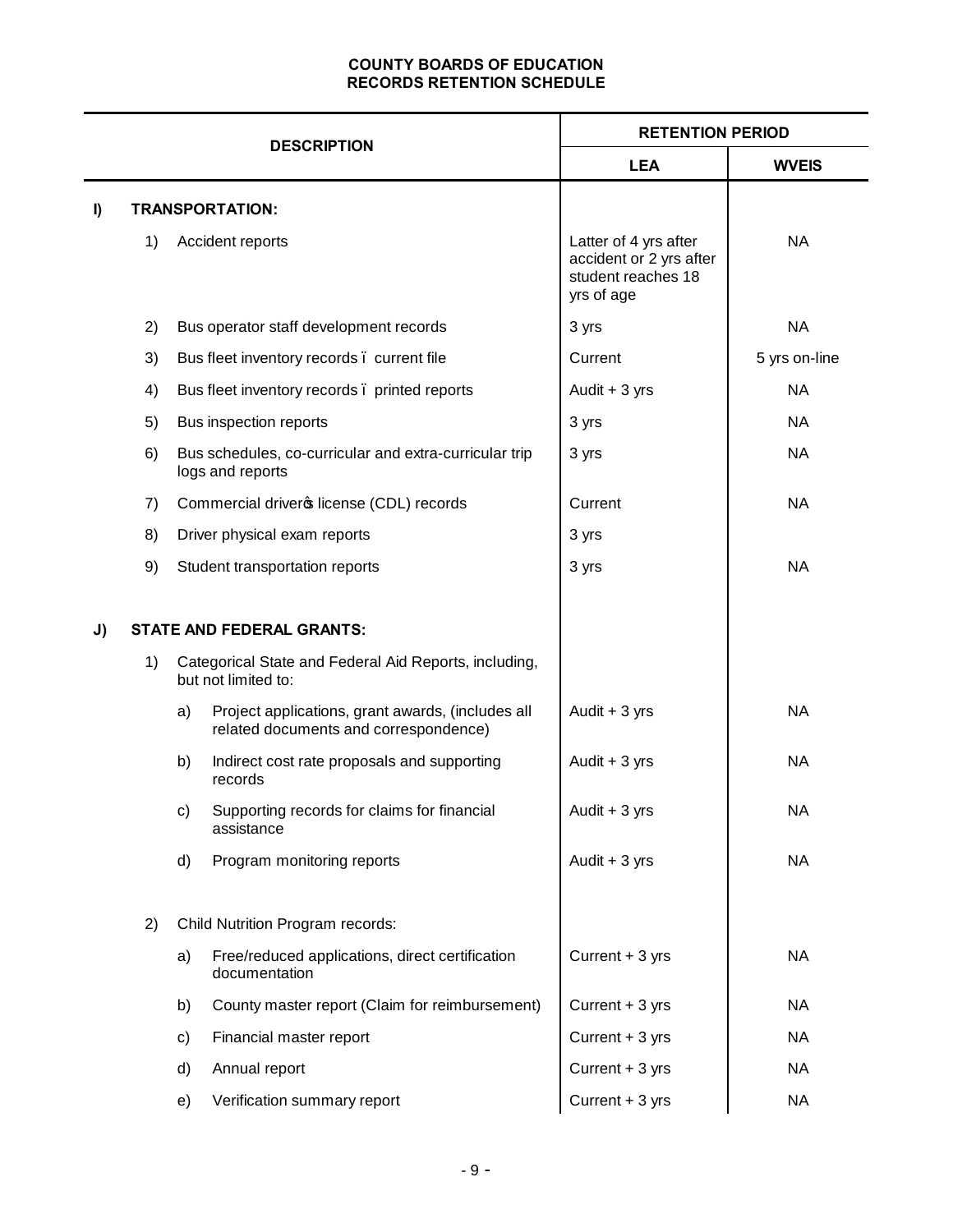|    |    | <b>DESCRIPTION</b>                                  | <b>RETENTION PERIOD</b>                                   |              |  |
|----|----|-----------------------------------------------------|-----------------------------------------------------------|--------------|--|
|    |    |                                                     | <b>LEA</b>                                                | <b>WVEIS</b> |  |
|    |    | f)<br>Inventory records                             | Current + 3 yrs                                           | <b>NA</b>    |  |
|    |    | Program monitoring reports<br>g)                    | Current + 3 yrs                                           | <b>NA</b>    |  |
|    | 3) | Audit questions (exceptions), all related documents | Latter of audit $+3$ yrs<br>or until resolved             | <b>NA</b>    |  |
|    | 4) | Budget supplement and transfer requests             | Audit + 3 yrs                                             | <b>NA</b>    |  |
|    | 5) | Medicaid billing information and payment reports    | 7 yrs                                                     | <b>NA</b>    |  |
| K) |    | <b>GENERAL CORRESPONDENCE:</b>                      |                                                           |              |  |
|    | 1) | Routine correspondence                              | Local option                                              | <b>NA</b>    |  |
|    | 2) | Legal or significant policy issues                  | Period required by<br>subject matter of<br>correspondence | <b>NA</b>    |  |
|    |    |                                                     |                                                           |              |  |
|    |    |                                                     |                                                           |              |  |
|    |    |                                                     |                                                           |              |  |
|    |    |                                                     |                                                           |              |  |
|    |    |                                                     |                                                           |              |  |
|    |    |                                                     |                                                           |              |  |
|    |    |                                                     |                                                           |              |  |
|    |    |                                                     |                                                           |              |  |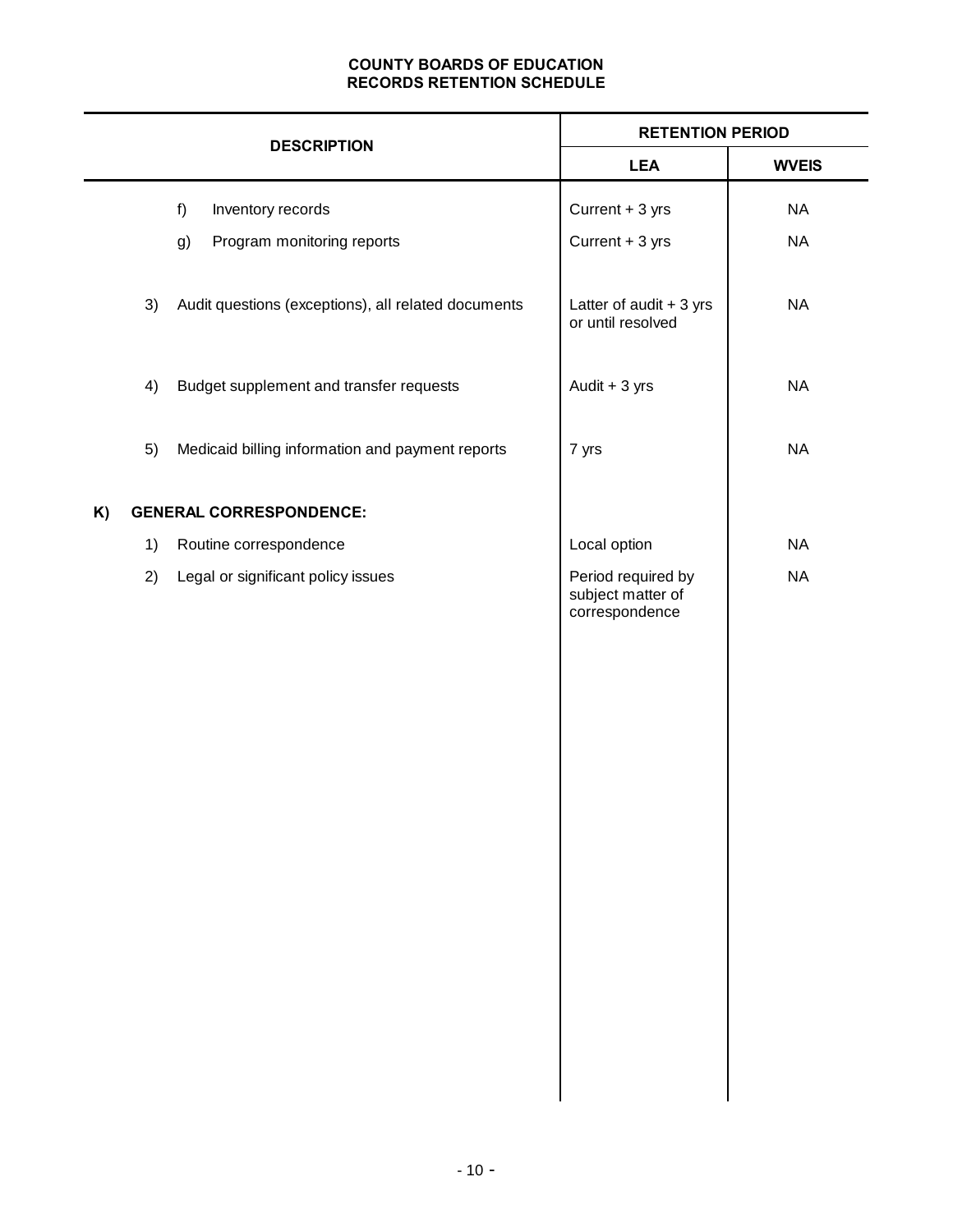| <b>DESCRIPTION</b> |    |                                                                                                                      |                                                           | <b>RETENTION PERIOD</b>                                                              |              |  |
|--------------------|----|----------------------------------------------------------------------------------------------------------------------|-----------------------------------------------------------|--------------------------------------------------------------------------------------|--------------|--|
|                    |    |                                                                                                                      |                                                           | <b>LEA</b>                                                                           | <b>WVEIS</b> |  |
| L)                 |    | SCHOOL FINANCIAL, FACULTY SENATE, STUDENT<br>ACTIVITY, ATHLETICS, CONCESSIONS, AND CHILD<br><b>NUTRITION RECORDS</b> |                                                           |                                                                                      |              |  |
|                    | 1) |                                                                                                                      | <b>School Financial Records:</b>                          |                                                                                      |              |  |
|                    |    | a)                                                                                                                   | Annual financial statements                               | Permanent                                                                            | <b>NA</b>    |  |
|                    |    | b)                                                                                                                   | Audit reports                                             | Permanent                                                                            | <b>NA</b>    |  |
|                    |    | c)                                                                                                                   | Bank deposit slips                                        | Audit $+3$ yr                                                                        | <b>NA</b>    |  |
|                    |    | d)                                                                                                                   | Bank statements, reconciliations                          | Audit $+3$ yrs                                                                       | <b>NA</b>    |  |
|                    |    | e)                                                                                                                   | Canceled checks                                           | Audit $+3$ yrs                                                                       | <b>NA</b>    |  |
|                    |    | f                                                                                                                    | Receipts and disbursements journals                       | Audit $+3$ yrs                                                                       | <b>NA</b>    |  |
|                    |    | g)                                                                                                                   | Receipt books                                             | Audit $+3$ yrs                                                                       | <b>NA</b>    |  |
|                    |    | h)                                                                                                                   | Requisitions and purchase orders                          | Audit $+3$ yrs                                                                       | <b>NA</b>    |  |
|                    |    | i)                                                                                                                   | Ticket reconciliation reports                             | Audit $+3$ yrs                                                                       | <b>NA</b>    |  |
|                    |    | j)                                                                                                                   | Concession and fund raisers profit and loss<br>statements | Audit $+3$ yrs                                                                       | <b>NA</b>    |  |
|                    |    | k)                                                                                                                   | Student club minute books                                 | 10 yrs                                                                               | <b>NA</b>    |  |
|                    | 2) |                                                                                                                      | Athletic Records:                                         |                                                                                      |              |  |
|                    |    | a)                                                                                                                   | Game contracts with schools and officials                 | 1 yr                                                                                 | <b>NA</b>    |  |
|                    |    | b)                                                                                                                   | Pupil transfers                                           | 1 yr                                                                                 | <b>NA</b>    |  |
|                    |    | c)                                                                                                                   | <b>Eligibility lists</b>                                  | 1 yr                                                                                 | <b>NA</b>    |  |
|                    |    | d)                                                                                                                   | Score books, player rosters                               | 1 yr                                                                                 | <b>NA</b>    |  |
|                    |    | e)                                                                                                                   | Athletic claim and accident reports                       | Latter of 4 yrs after<br>accident or 2 yrs after<br>student reaches 18<br>yrs of age | <b>NA</b>    |  |
|                    | 3) |                                                                                                                      | Vending machines and concession stands:                   |                                                                                      |              |  |
|                    |    | a)                                                                                                                   | Cash collection reports                                   | Audit $+3$ yr.                                                                       | <b>NA</b>    |  |
|                    |    | b)                                                                                                                   | Inventory records                                         | Audit $+3$ yr.                                                                       | <b>NA</b>    |  |
|                    |    | c)                                                                                                                   | Purchase invoices                                         | Audit $+3$ yr.                                                                       | <b>NA</b>    |  |